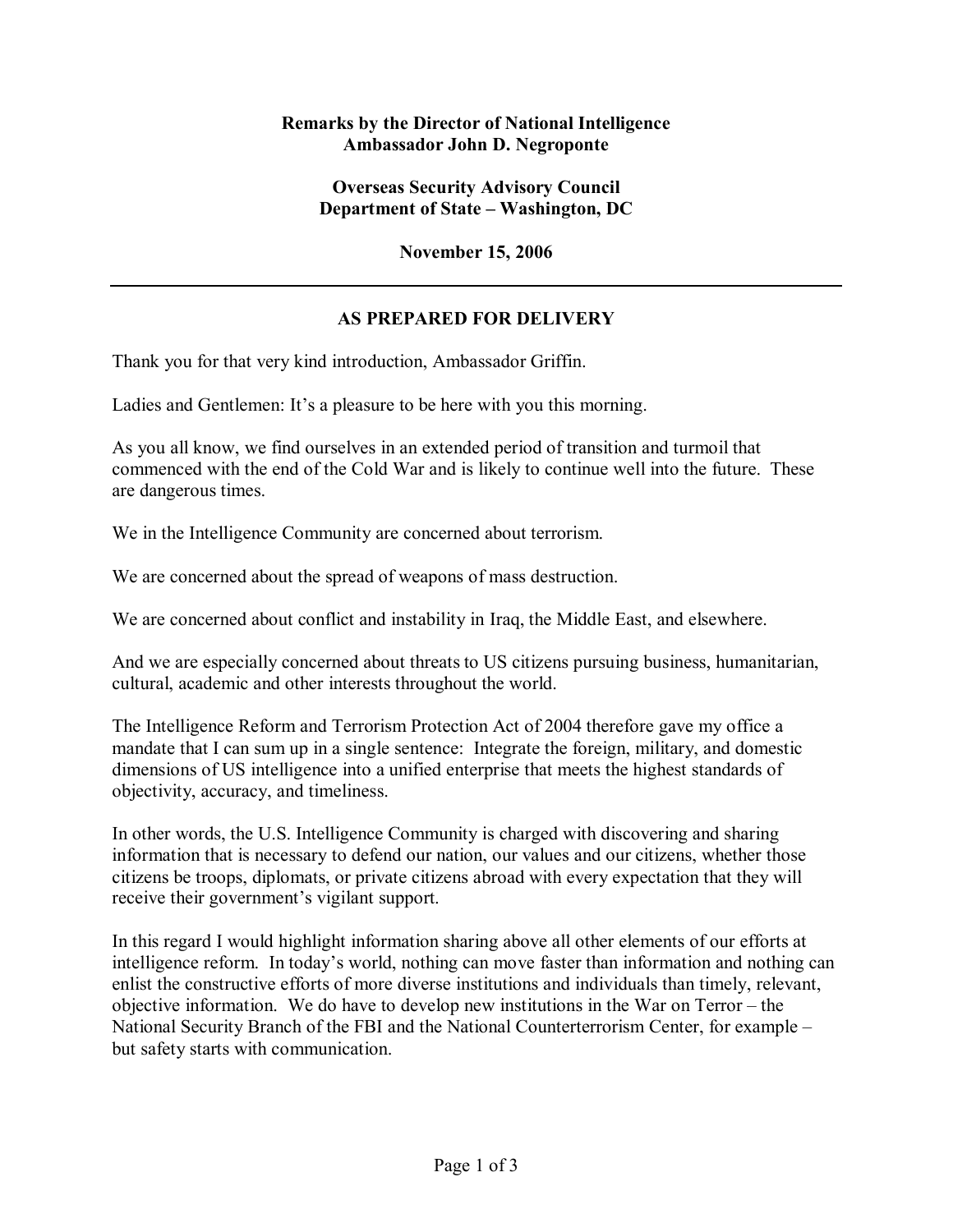Indeed, the information sharing challenge extends far beyond the Intelligence Communityís sixteen agencies to encompass the Federal government; the state, local, and tribal level; and you in the private sector as well. As a result, our office is pursuing two new organizational features that are helping drive information sharing forward.

The first is the establishment of the Information Sharing Environment Program Manager, a position held by former ambassador Ted McNamara. The PM ISE has been a part of our senior team since June 2, 2005, when the President directed that the Program Manager fall under the "authority, direction, and control" of the DNI. The Intelligence Reform and Terrorism Prevention Act of 2004 created the PM/ISE to "create an information sharing environment for the sharing of terrorism information in a manner consistent with national security and with applicable legal standards relating to privacy and civil liberties...through the use of policy guidelines and technologies."

Faced with a plethora of existing systems, not to mention myriad studies and surveys on the U.S. Government's terrorism information sharing capabilities, the PM ISE dedicated most of its first year to baselining these capabilities to ensure that our analysis was grounded in solid assumptions about the U.S. Government's existing capabilities.

Now Ambassador McNamara has completed an Implementation Plan Report that includes a recommended design for the information-sharing environment. He also has rolled out "blue" pages" as part of its electronic directory services that will provide agency contact information for all agencies with counterterrorism responsibilities in the federal government. Yellow and white pages, including more specificity, will follow these blue pages.

The second organizational change in the information area is the establishment of an IC Chief Information Officer as a Senate-confirmed member of the ODNI's senior leadership team. This is a major plus for the Intelligence Community and underpins virtually every aspect of intelligence reform. Our CIO, Major General (ret.) Dale Meyerrose, appointed in December 2005, already has been successful at breaking down barriers to information sharing and implementing information sharing standards. By dismantling prohibitive firewalls, he has expanded access to critically important Sensitive But Unclassified information. And he is our point person in ensuring that the FBI's National Security Branch and the Department of Homeland Security's Office of Intelligence and Analysis are able to interact collaboratively with their IC colleagues anywhere in the world. This means that Regional Security Officers, Legal Attaches, and others are better plugged-in to intelligence products than was the case just a few years ago.

Strengthening American intelligence also means recognizing that we in the government don't have a monopoly on wisdom. Secretary George Shultz acknowledged as much when he established OSAC 21 years ago to foster collaboration between the private sector and the US Government on security threats abroad. In a less formal but no less critical manner, we in the Intelligence Community have begun to engage the private sector to address the challenges of our time. Just last week, my office hosted a daylong, unclassified workshop on energy security with some of the brightest lights from government, industry, and NGOs. The idea is radically simple: get smart people together, put them in a room, have them debate strategic issues that will develop